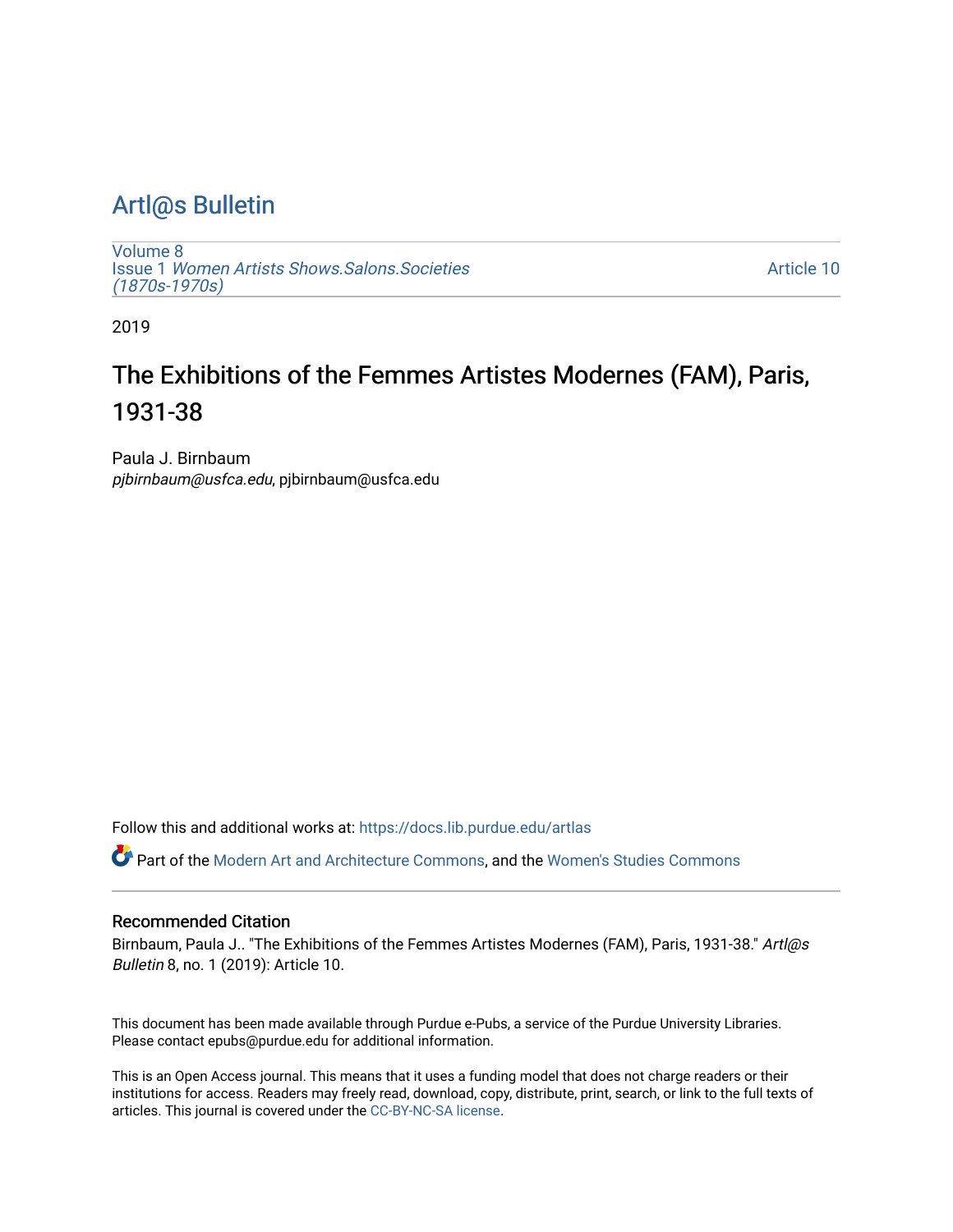# The Exhibitions of the Femmes Artistes Modernes (FAM), Paris, 1931-38

# Cover Page Footnote

I am grateful to Ruth E. Iskin, Jennifer L. Shaw and the anonymous peer reviewers of Arl@s Journal for their critical feedback on this essay.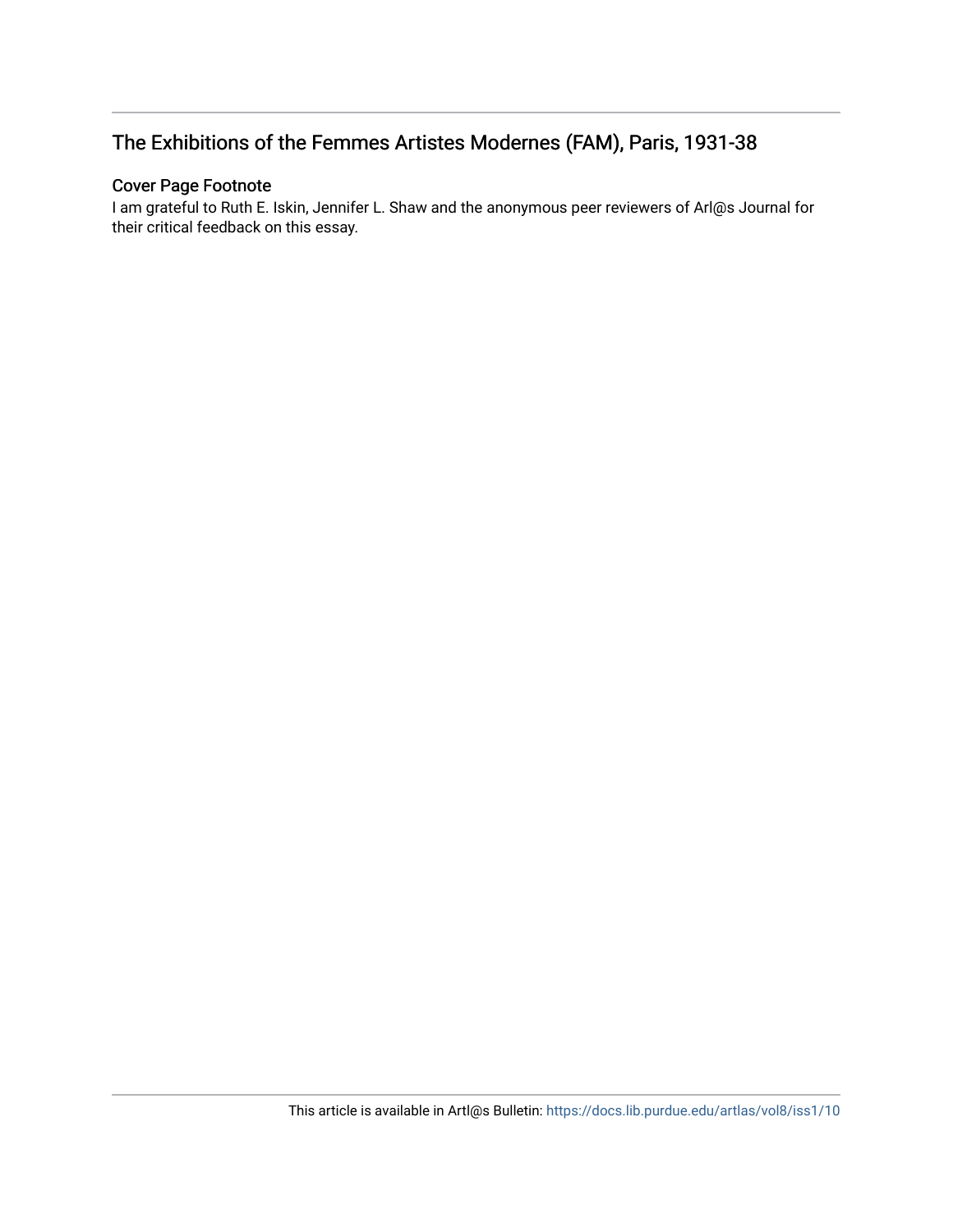# **The Exhibitions of the Femmes Artistes Modernes (FAM), Paris, 1931-38**

Paula J. Birnbaum\*

*University of San Francisco*

## **Abstract**

The Société des Femmes Artistes Modernes (FAM) opened up a productive space for women artists who were active in Paris during the 1930s through annual multigenerational exhibitions and international collaborations. I argue that FAM embodied a paradox: on the one hand, it supported artists wishing to question stereotypes of gender, race, class, and nation; on the other, its institutional structure and leadership did not challenge patriarchal assumptions about women's subordinate role in society. The paper explores this tension by comparing the work and critical reception of several artists in the group who represented the theme of motherhood.

# **Résumé**

La Société des femmes artistes modernes (FAM) a ouvert un espace permettant aux femmes artistes actives à Paris dans les années 1930 de développer leur pratique à travers des expositions annuelles intergénérationnelles et des collaborations internationales. La thèse soutenue ici est que FAM incarnait un paradoxe : d'une part, cette société soutenait les artistes souhaitant mettre en question les stéréotypes de genre, de race, de classe et de nation ; de l'autre, sa structure institutionnelle et sa direction n'ont pas contesté les présupposés patriarcaux concernant le rôle subordonné des femmes dans la société. L'article explore cette tension en comparant le travail et la réception critique de plusieurs artistes du groupe qui illustraient le thème de la maternité.

*\* Paula J. Birnbaum is a professor at the University of San Francisco and author of* Women Artists in Interwar France: Framing Femininities *(Ashgate/Routledge, 2011). Her scholarship focuses on modern and contemporary art in relationship to gender and sexuality, as well as institutional and social politics. She is presently completing a biography of the sculptor, Chana Orloff, forthcoming with Brandeis University Press.*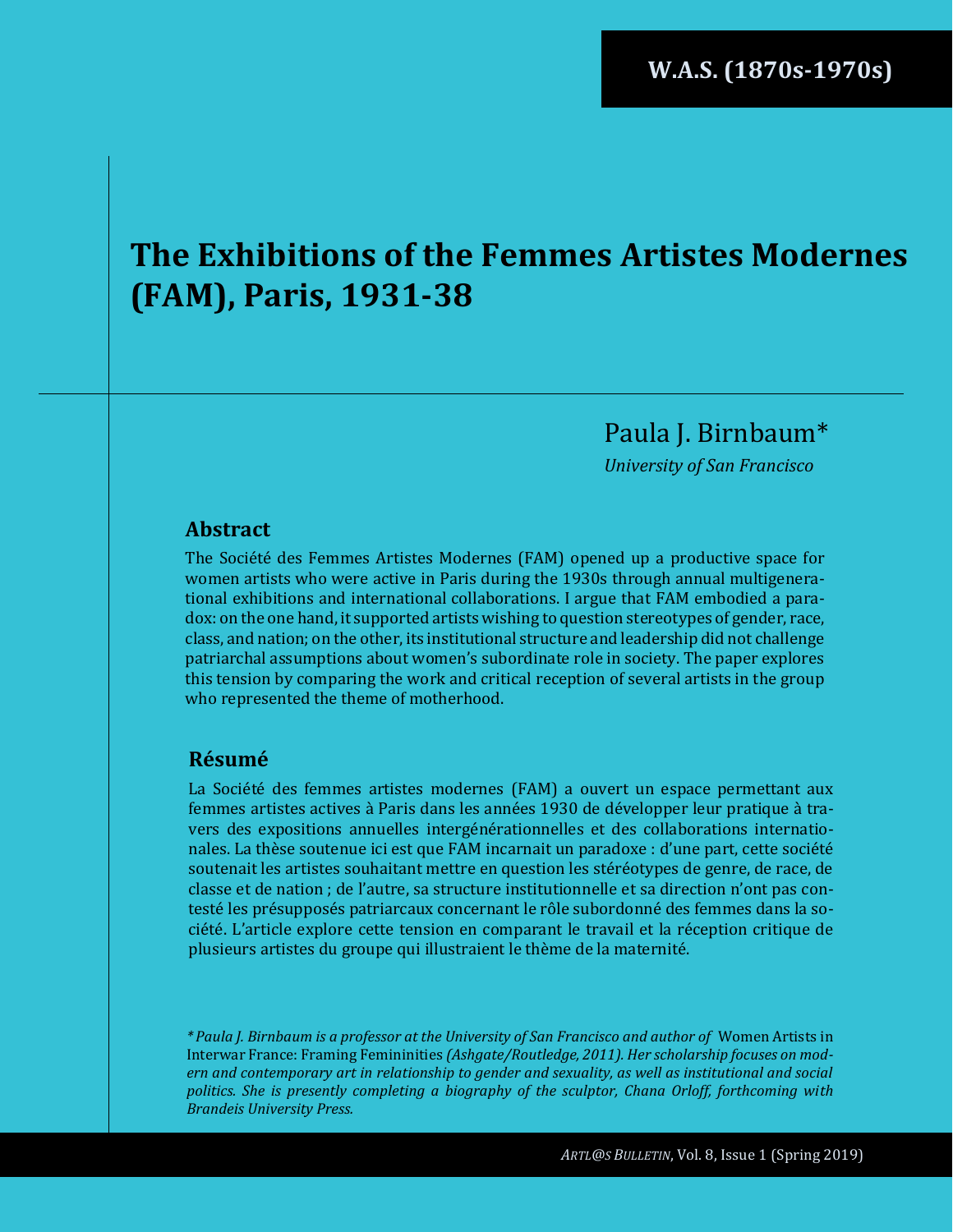#### **Introduction: Researching FAM**

I first learned about the Société des Femmes Artistes Modernes, known by its initials of FAM, as a graduate student at Bryn Mawr College in the 1990s.<sup>1</sup> I came across FAM while researching the work of the French painter, Suzanne Valadon (1865-1938), as I wanted to learn more about the diversity of international women artists working in Paris in the first decades of the twentieth century. Only little information was available on the topic at the time. To my great surprise, the archival research I undertook proved that there were in fact hundreds of professional female artists of a variety of nationalities and backgrounds between 1910- 1940, who were contemporaries of Valadon and active in commercial galleries and annual salons, including one called FAM. Although nothing had been published on the group, my archival research quickly showed that it was a significant part of the vibrant Parisian art world of the interwar years.

Founded in 1930 by the French painter, Marie-Anne Camax-Zoegger (1881-1952), FAM aimed to organize annual exhibitions in Paris. It also collaborated with other feminist groups on two important international women's art exhibitions in the 1930s. Over the course of eight years, FAM's annual exhibits featured the work of more than 100 female artists from different generations, backgrounds and stylistic movements, many of whom were recent immigrants to Paris from countries as diverse as Argentina, Australia, Poland, Russia and Turkey. The works consisted primarily of paintings and sculptures and reflected women's diverse approaches to artistic style. Their subject matter ranged from the nude to portraiture, still life, landscape, images of animals and more. Many of the leading artists produced figurative representations of the female body in its diverse sexualities and experiences that included motherhood, while appealing to the patriarchal values of the political establishment in France.

 <sup>1</sup> For a more detailed history of FAM, see Paula J. Birnbaum, *Women Artists in Interwar France: Framing Femininities* (London: Ashgate/Routledge, 2011). Unless otherwise indicated, translations are mine. I am grateful to Ruth E. Iskin, Jennifer L. Shaw and the anonymous peer reviewers of Arl@s Journal for their critical feedback on this essay.

Some FAM members were among the best known female artists of their day in Paris—including the painters Valadon, Marie Laurencin (1883-1956), Tamara de Lempicka (1898-1980) and sculptor Chana Orloff (1888-1968).

FAM held exhibitions annually from 1931 through 1938 in prestigious venues—both commercial and non-commercial—including the Galerie Bernheim-Jeune and the Exhibition Pavilion of the Esplanade des Invalides. In 1937, the group organized a collaborative exhibition with The Circle of Czech Women Artists at the historic Obecnídom in Prague. That same year, FAM played an important role in the organization of *Les Femmes artistes d'Europe exposent au Jeu de Paume*, the first international exhibition devoted to women artists.<sup>2</sup> This exhibit was held in Paris at the Musée du Jeu de Paume, at the time, the national museum dedicated to contemporary art by foreign artists. FAM published annual exhibition catalogs and its exhibitions were widely reviewed and photographed by the press. As an institution, it was supported by an all-male honorary committee, many of whom held prominent positions in government and culture. The group also regularly staged retrospective exhibitions of the work of deceased women artists. Through the sheer number of participants and the visibility of their collective exhibitions, FAM offered many international women artists of diverse backgrounds and generations more recognition than they would ever garner on their own.

The research that culminated in my doctoral dissertation on FAM, and the book, *Women Artists in Interwar France: Framing Femininities* (2011) posed a number of challenges. I interviewed the aging descendants of artists and consulted family archives, which often contained gaps in information. I spent years tracking down works in small, regional museums and government buildings in a host of French cities and towns as well as in other regions of Europe. There were no photographs on record for many of the works, and

<sup>2</sup> For more on this exhibition, see Marine Servais, "*Les femmes artistes d'Europe exposent au Musée du Jeu de Paume* en février 1937. Bilan et analyse des artistes femmes sous le Front populaire," M.A. Thesis, Université de Paris I – Panthéon Sorbonne, Sept. 2014.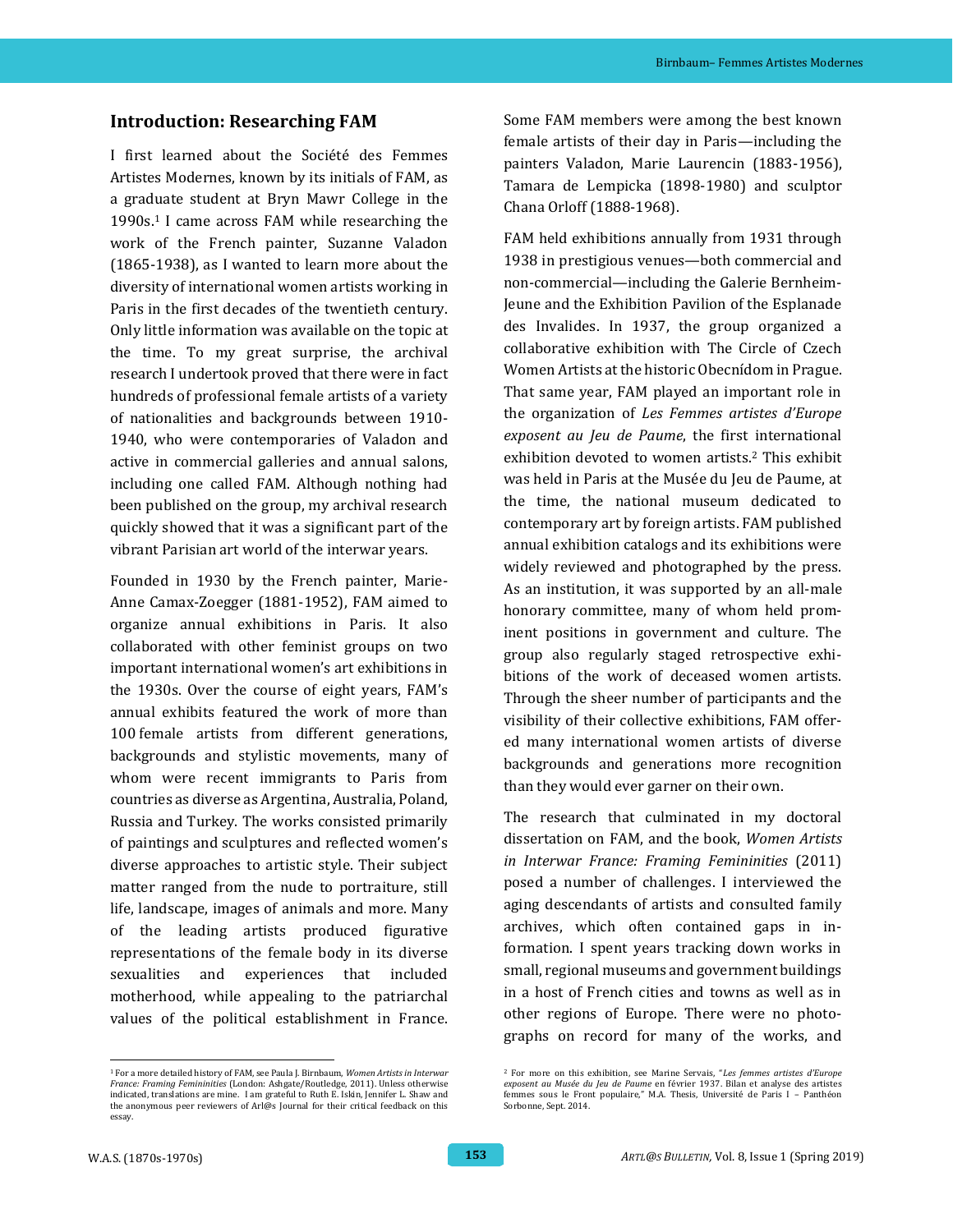documentation was limited. Most of the works I was able to view in person were either part of private collections or hung haphazardly on crowded storage racks in the basements of museum collections. Moreover, it was a challenge to identify specific works exhibited in the FAM exhibitions because the titles of works provided in the group's annual exhibition catalogs are often vague, such as *Portrait*, *Still Life* or *Mother and Child*. This presented insurmountable difficulties to fully reconstructing each FAM exhibition.

My goal in my book was to recreate this littleknown chapter in the history of French modernism as much as possible by showing how such a diverse group of artists aimed through their work and exhibitions to promote their project to a wide, international public that had long marginalized women in the arts. At the same time, I argued, FAM's institutional structure conformed to the traditional values of the political establishment. I made a strategic decision to focus on a critical analysis of how the participating artists approached the most prominent and acceptable themes of female embodiment in their work: motherhood, the self-portrait, and the female nude. The artists acknowledged these themes as tropes of Western art history as well as important signifiers of femininity, and interpreted them as significant points of departure for their own professional practice. My book contextualizes their work and critical reception and provides insight into a broad range of contemporary positions on gender, diaspora, and modernity. It also shows how the FAM artists themselves were able to offer new visions of modernity and female embodiment in their work, both individually and in dialogue, while navigating governmental ideologies of femininity and social class.

The objective of this article is to situate FAM as an important case study in the emerging field of feminist exhibition studies that explores the social, cultural and institutional conditions that have historically informed women's art practice. I propose that the group's institutional structure and promotion of multigenerational exhibits strategically opened up a productive space for international women artists who were active in Paris in the 1930s to gain visibility. However, seen from today's vantage point, FAM embodied a paradox. On the one hand, it offered a supportive framework for female artists to exhibit works that question stereotypes of gender, race, class, and nation that circulated in France during the 1930s. On the other, it did not consistently challenge widely-held assumptions about women's subordinate role in society.

## **The Founding of FAM**

In her work as the founding President of FAM, Marie-Anne Camax-Zoegger demonstrated the contradiction between traditional social mores and progressive goals for women in the arts that permeated the French art world during the interwar period. Prior to her founding of the group in 1930, the Union des Femmes Peintres et Sculpteurs (UFPS), founded in 1881, was the earliest public art institution for women in France. It was also the first to provide female artists with an exhibition forum supplementary to the annual mixed Salon.<sup>3</sup> One of the major aims of the UFPS was gender equality—to win the same educational privileges and rights for women artists as men had, including entrance to the École Nationale des Beaux-Arts.<sup>4</sup> They accomplished this goal in 1903, the year women were first allowed to compete for the Prix de Rome. While their motives remained feminist, many of the women who took part in the UFPS exhibitions in its first decades were committed to creating "l'art féminin," a separate

<sup>4</sup> Special classes had first been opened for women in 1896.

<sup>3</sup> The Union des Femmes Peintres et Sculpteurs existed in Paris until 1994. See Catherine Gonnard, "Women artists and French institutions before 1950," in *Elles@centrepompidou: Women Artists in the Collection of the Musée national d'art moderne*, ed. Camille Morineau (Paris: Musée national d'art moderne/Centre de création industrielle, Centre Georges Pompidou, 2009), 286-289; Tamar Garb, *Sisters of the Brush* (New Haven/London: Yale University Press, 1984); Idem, "Revising the Revisionists: The Formation of the Union des Femmes Peintres et Sculpteurs," *Art Journal* 48, no. 1 (Spring 1989): 63*-*70; Pierre Sanchez, *Dictionnaire de l'Union des Femmes Peintres et Sculpteurs, Statuts de l'Association*, 3 volumes (Dijon, L'échelle de

Jacob, 2010); Catherine Gonnard and Élisabeth Lebovici, *Femmes artistes/artistes femmes, Paris, de 1880 à nos jours* (Paris, Hazan, 2007), 479; Marina Sauer, *L'entrée des femmes à l'École des Beaux-Arts 1880-1923* (Paris: École National Supérieure des Beaux-Arts, 1990); Charlotte Yeldham, *Women Artists in Nineteenth-Century France and England*, 2 vols. (New York/London: Garland, 1984); Catherine Gonnard, Anne-Marie Gourier, *UFPS, Union des femmes peintres et sculpteurs*, 53 min documentary film, Centre audiovisuel Simone de Beauvoir, 2007.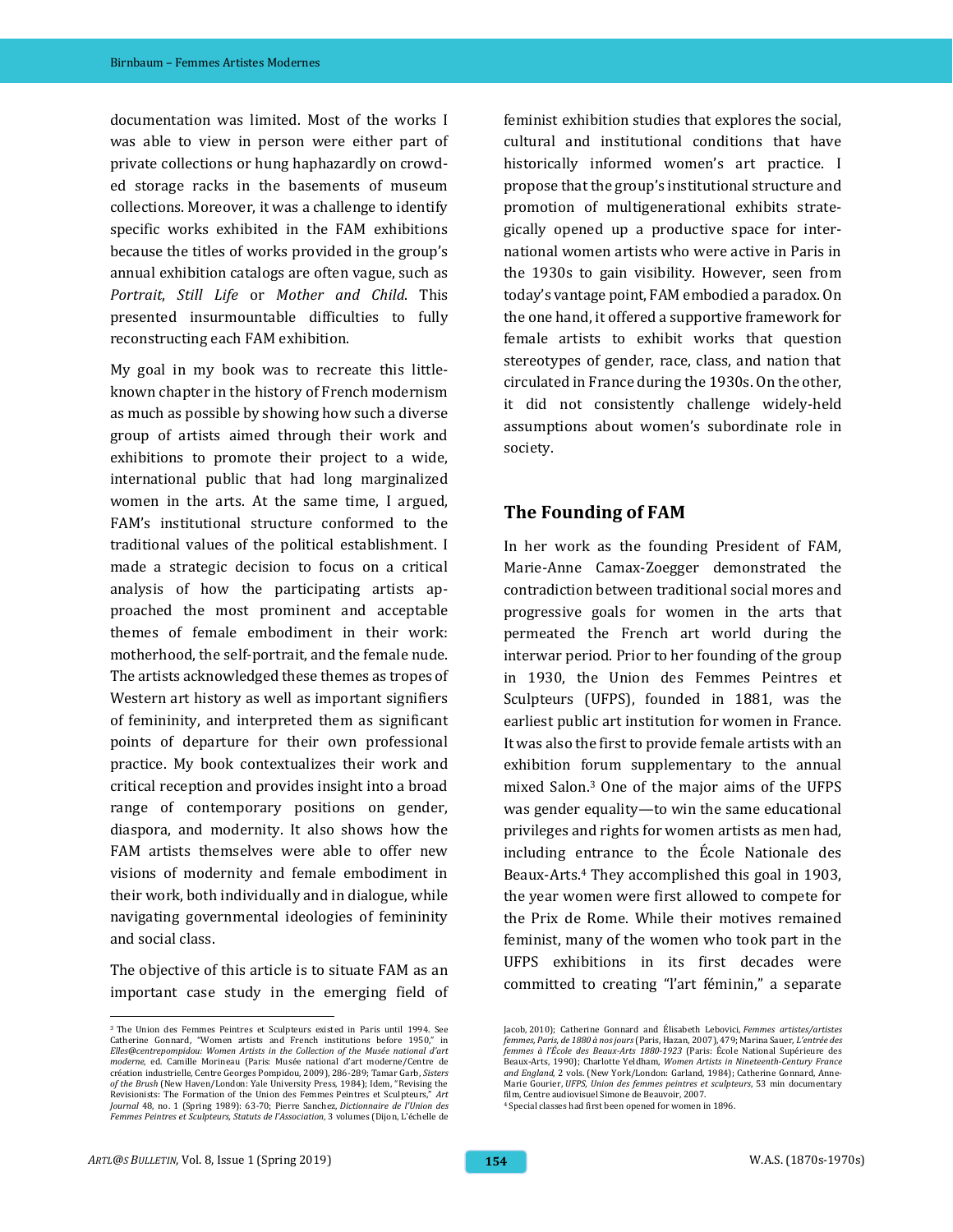feminine art that would preserve conservative values and artistic traditions.<sup>5</sup> Noted for their depiction of traditional subject matter such as flowers, landscape, portraiture, and the idealized female nude, these women's works usually upheld the traditions of academic realism, including naturalism and neoclassicism.

Camax-Zoegger, who participated in several of the UFPS's exhibitions in the 1920s, was among the first group of women to benefit from the Union's activism by studying painting at the École Nationale des Beaux-Arts in the studio of Professor Ferdinand Humbert (1842-1934; the studio first welcomed women in 1900).<sup>6</sup> From an artistic family that supported her career choice from a young age, she began exhibiting her work at the Salon de la Société nationale des beaux-arts in 1909. The following year, she married Alfred Camax, an industrialist whose social and financial standing allowed her to focus on her work while also raising their five children. Several of her impressionistic landscapes, floral paintings and scenes of her children in nature were purchased by the State for museums including the Musée du Luxembourg and the Petit Palais. Her work was later displayed in mayor's offices, police stations, schools and even the Elysée Palace.

Camax-Zoegger first had the idea for FAM while involved in a smaller organization known as the Syndicat des femmes artistes peintres et sculpteurs founded in 1904 by Marie Thélika Rideau-Paulet (1853-after 1939), a miniaturist and figurative painter, as an alternative to the UFPS. Not surprisingly, the artists affiliated with this group (like their colleagues in the larger UFPS) were often viewed in the press as society ladies whose "modest" works lacked stylistic innovation and thematic interest.<sup>7</sup> In addition to salons, the group sponsored social meetings, poetry readings and dance performances.<sup>8</sup> While critics in the 1920s made only a brief mention of their annual exhibitions, a number of them commented upon the name, Syndicat—which signifies a labor union more than it does a professional association of seemingly genteel women artists.<sup>9</sup> Camax-Zoegger joined the Syndicat in 1925 after exhibiting sporadically with the UFPS, and began to make overtures toward reforming it following her election as president in 1928. She wanted to create a more dynamic group that would embrace the modernity of women artists of the day and garner the respect of the official French art world.

An entry from the journal of Camax-Zoegger's fifteen-year-old daughter, Jeanne Camax (Pottier), outlines her assessment of her mother's goals in reforming the Syndicat:

Formation of the "Group": Exhibition of 17 May to June 1, 1930. Mom, once elected President of the Syndicat des Femmes Peintres et Sculpteurs, had only one idea: to rejuvenate the Syndicat and make it the strongest group of all the women's art exhibitions. For this we must attract modern artists who are highly respected and occupy an important place in the modern art world… It's very difficult because these artists don't like women's groups. They want to be the same as and as strong as men. And especially at no price do they wish to exhibit with other artists who are different from them, and especially those drawn to the detested genre: old paintings of coconuts tied up like postcards.<sup>10</sup>

Her daughter's account assumes that Camax-Zoegger realized she had an opportunity to challenge the popularized image of "l'art féminin" as superficial and lacking seriousness. The passage suggests that Camax-Zoegger wanted to revitalize the organization by attracting artists with a substantial exhibition history and reputation in the modern Parisian art world. Jeanne Camax's journal also offers a specific definition of the "modern woman artist" as one who advocates for equality with men and resists being grouped with female artists who they consider as amateur.

<sup>5</sup> Garb, "Revising the Revisionists" and *Sisters of the Brush*.

<sup>6</sup> Catherine Gonnard, "Marie-Anne Camax-Zoegger," in eds. Sylvie Chaperon and Christine Bard, *Dictionnaire des féministes. France, XVIII<sup>e</sup> -XXI<sup>e</sup> siècle* (Paris: Presses Universitaires de France, 2017), 242-245.

<sup>7</sup> See Arsène Alexandre, "Femmes peintres," *Le Figaro*, October 7, 1926.

<sup>8</sup> Gonnard, "Marie-Anne Camax-Zoegger."

<sup>9</sup> Raymond Sélig, "Marie-Anne Camax-Zoegger," *Revue du Vrai et du Beau* (1930), Camax-Zoegger Archives; *Echo de Paris*, April 26, 1929; *Petit Parisien*, April 27, 1929; *Le Matin*, April 29, 1929; *Le Figaro*, May 1, 1929.

<sup>10</sup> Jeanne Camax (Pottier), "Formation du 'Groupe': Exposition du 17 mai au 1er juin, "Journal," June 1930: 60-63, Genevieve Barrez Archives, Paris (Camax-Zoegger's daughter).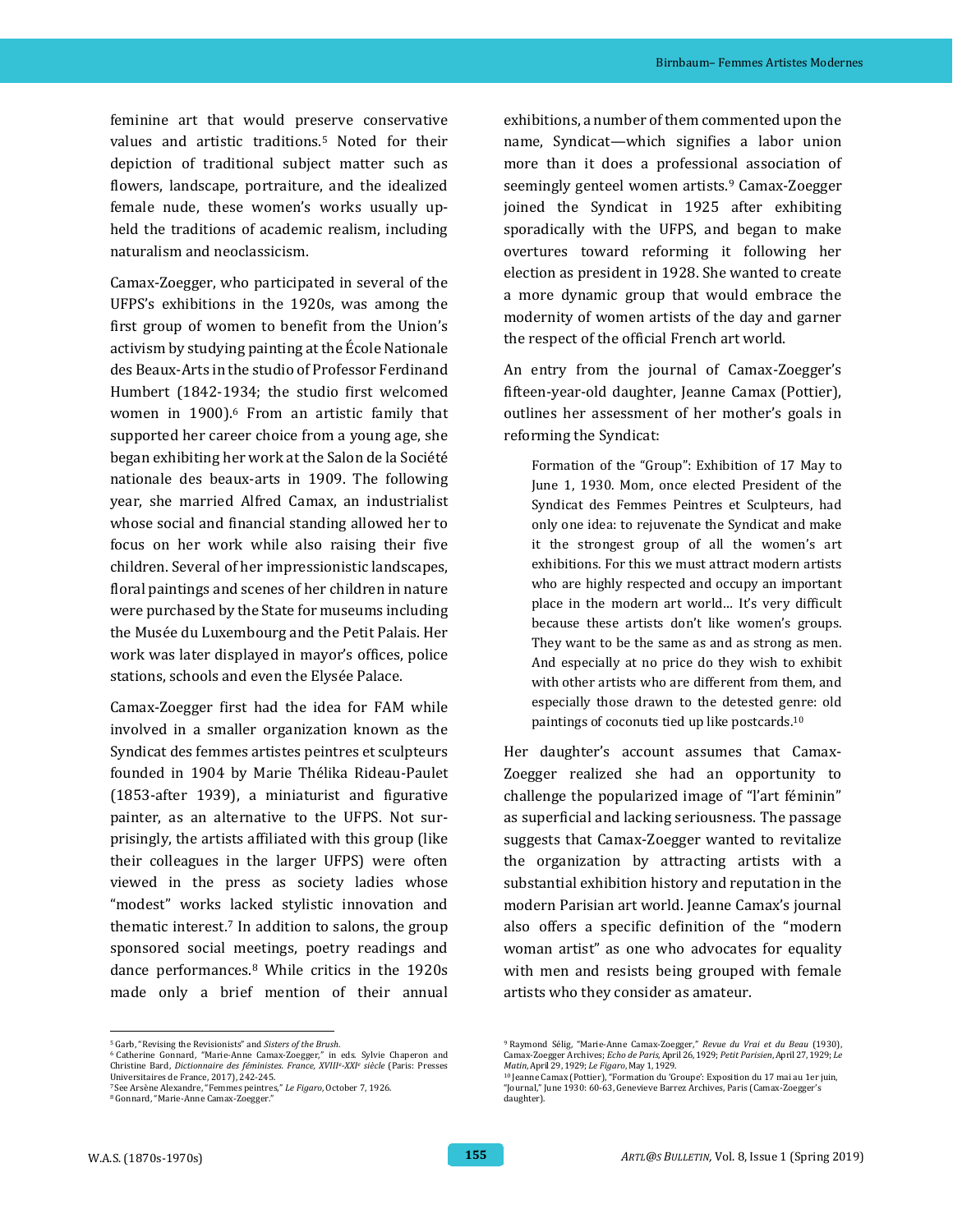At the same time, central to Camax-Zoegger's vision was to appeal to the conservative social values of the establishment and thus gain its support. This paradox was expressed by her own published statement in the journal *Art et Artisanat* in 1935:

I will first say that I am infinitely proud to be French, to be from this chivalrous country that allows for women to exist in the arts. I founded the Society of FAM in July of 1930 with the goal of displaying, in harmony, the most beautiful works by the artists who are the most characteristic of the School of Paris.… In forming the Femmes Artistes Modernes, I was attempting to present a group of artists truly committed to our great modern art from our modest, feminine cadre.<sup>11</sup>

In establishing a legacy based on culturally assigned characteristics such as modesty, imitative skill and emotion, Camax-Zoegger suggests that FAM conformed to certain social expectations of femininity. In their reviews, some of the group's most reputable critics and enthusiastic supporters engaged with the critical category of "l'art féminin." They stressed feminine flaws and lack of equality with male counterparts.<sup>12</sup> It was not uncommon for critics to collapse accounts of the artists' work with adjectives connoting heterosexual male desire for the artists themselves ("delicious paintresses" who create "seductive works").<sup>13</sup> Nonetheless, differences of opinion over the question of what the social construct of the *woman artist* meant in the public sphere existed among critics, as well as within the group itself, indicating that its identity was not monolithic.

For example, in her 1935 book, *Quelques Femmes Peintres*, the French painter and FAM member Madeleine Bunoust (1885-1974), questioned the link between femininity and sensitivity in the work of female artists:

Women, it is often said are too sensitive, too emotive to be great artists… This hypersensitivity—our weakness, if it is in fact one—is it truly unique to feminine genius? From Michelangelo to Modigliani to Pascin, what a diversity of male temperaments, what an abundance of very high-pitched sensibilities, and of exacerbated sentimentality! …<sup>14</sup>

While like Camax-Zoegger, Bunoust aspired to confront negative stereotypes of feminine art as superficial, she pointedly challenged the common need to assign gender identities to various artistic practices, including those considered avant-garde.

## **Institutional Structure**

Camax-Zoegger maintained ultimate control of the selection and recruitment of FAM members, and her choices reflect the tension between traditional and progressive social values signified by the group. In 1930, she solicited the help of her colleague Clémentine-Hélène Dufau (1869-1937), a well-established French figurative painter whose work she admired, in order to recruit over 50 contemporary artists—painters, sculptors, printmakers, and a few decorative artists—whose work had been influenced by a variety of modernist tendencies.<sup>15</sup> Most of these women, including Dufau herself, had chosen previously not to participate in all-female exhibition societies like the UFPS or the Syndicat. Instead, while some were active in the official Salon, most regularly exhibited their works at the Salon d'Automne, the Salon des Tuileries and the Salon des Indépendants.<sup>16</sup> They also frequently had solo exhibitions in the galleries. Dufau was best known for her state-commissioned female allegorical murals on the theme of the Sciences for the Salle des Autorités at the Université de Paris – Sorbonne (1900) as well as for her 1898 poster, commissioned by the late-nineteenth-century French feminist Marguerite Durand (1864-1936), to launch the Parisian women's daily newspaper, *La Fronde* (1897). <sup>17</sup> Dufau's association with Durand, clearly one of the great champions of feminist

 <sup>11</sup> Marie-Anne Camax-Zoegger, "Les Femmes Artistes Modernes," *Art et Artisanat*, June 15, 1935, 11-12.

<sup>12</sup> Louis Chéronnet, "La Peinture Féminine," *L'Amour de l'Art* (October 1933): 203. <sup>13</sup> Demeure, *Chantecler*, January 31, 1931.

<sup>14</sup> Madeleine Bunoust, *Quelques Femmes Peintres* (Paris: Librairie Stock, 1935), 15-16. See Birnbaum, *Women Artists in Interwar France*, 42-43.

<sup>15</sup> Mayi Milou, *De lumière et d'ombre: Clémentine-Hélène Dufau* (Paris: Art et Arts, 1994).

<sup>16</sup> For a complete list of the names of all of the artists who exhibited with FAM between 1931 and 1938, see the Appendix in Birnbaum, *Women Artists in Interwar France*, 231- 241.

<sup>17</sup> See Garb, *Sisters of the Brush*, 60–61 and Ruth E. Iskin, "Popularizing New Women in Belle Époque Advertising Posters," in *A Belle Époque? Women and Feminism in French Society and Culture 1890-1910,* Diana Holmes and Carrie Tarr, eds. (Oxford/New York: Berghahn Books, 2006), 97-98.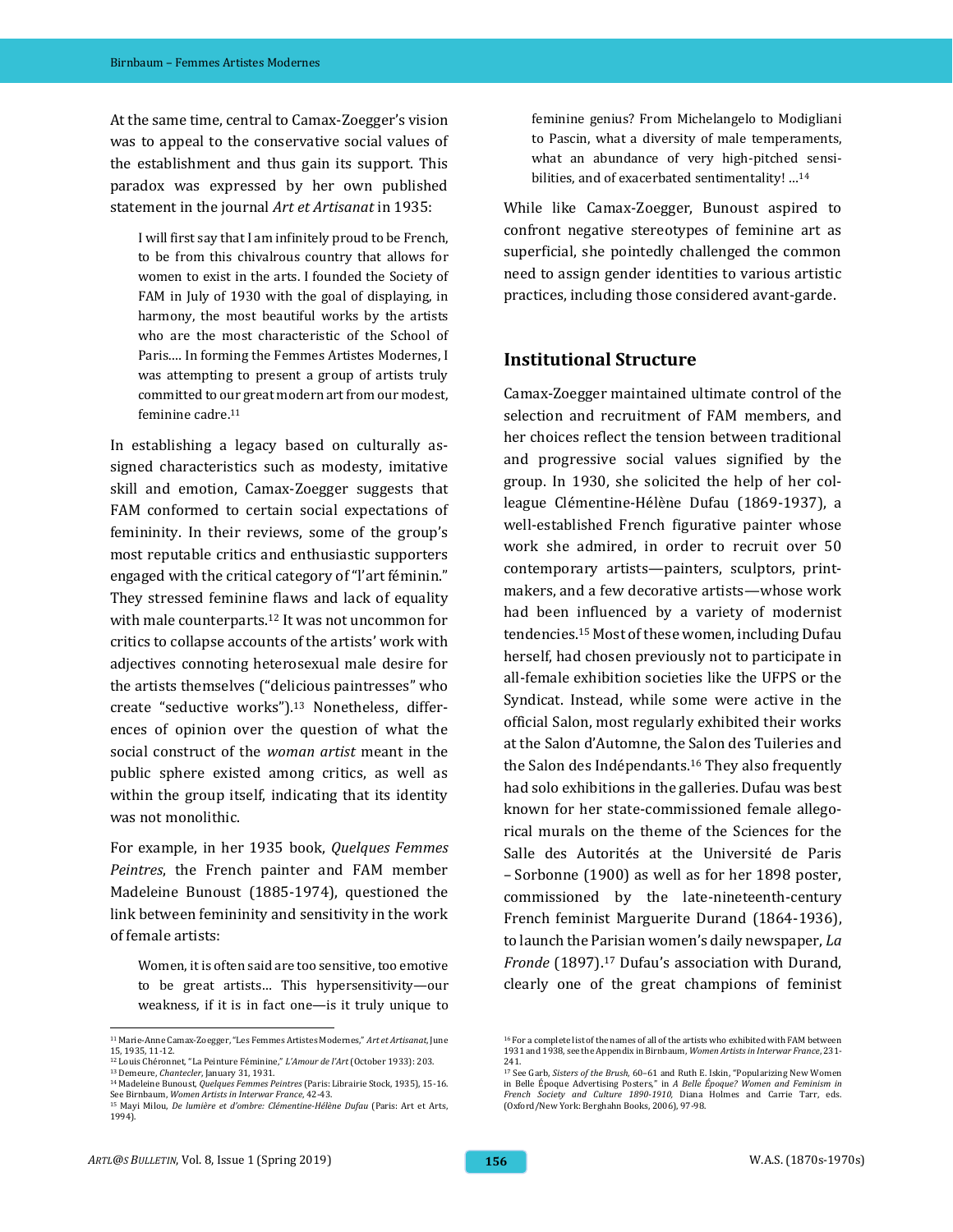causes in France at the turn of the century, appealed to Camax-Zoegger. Camax-Zoegger personally visited the studio of each woman on Dufau's list to solicit her participation in the newly reformed all-female exhibition society.<sup>18</sup>

Some of the more senior and well-known contemporary artists, such as Suzanne Valadon, at first refused to participate in FAM, perhaps not wanting their names associated with the popular notion of "feminine painting" which called forth negative stereotypes. Once Camax-Zoegger showed Valadon a reproduction of her own landscape painting that hung near Valadon's work in the national collection of the Musée du Luxembourg, Valadon was willing to reconsider. She agreed to exhibit with FAM in 1933, and the two women became close friends.<sup>19</sup> While little documentation of the group's transition exists, many former Syndicat members left the organization before its final exhibition in 1930.<sup>20</sup> Certain critics went so far as to point to the distinction between what they viewed as two separate groups of female artists one classical and amateurish in their display of flower paintings and portraits, and the other modern and "daring in color, execution, and composition"—thus reflecting the changing of the guard.<sup>21</sup>

Another way in which FAM's institutional structure embodied contradictions was in its publication of an official list of statutes. These stipulations, singlehandedly written by Camax-Zoegger, named an allmale Honorary Committee to guarantee the credibility of the group to the conservative public she had targeted. She described these men as "morally committed to using their influence to support the artistic endeavors of the Society."22 Among those she invited to join this committee were the many state and municipal arts officials under President Albert Lebrun, including André Dezarrois, curator of the Musée du Jeu de Paume,

Paul Léon, directeur général des Beaux-Arts and a member of the Institut de France, and a selection of well-reputed authors and critics, from Arsène Alexandre (then inspecteur général des Beaux-Arts) to Louis Vauxcelles. These officials appeared regularly at exhibition openings and were photographed by the press beside Camax-Zoegger, her children, and other members of her group. The group's patrons generally reflected the French cultural élite by privileging men of the grand bourgeoisie, whose birth, sex, culture, and wealth gave them easy access to education and the requisite professional credentials. However, some of the most widely exhibited participating artists —including Valadon, Laurencin and Orloff—came from working-class backgrounds and were associated with the avant-garde movements that prided themselves on their bohemian origins and distance from the bourgeois values of the conservative or academic French art world embraced by the group. The statutes also required that each artist member of FAM pay dues to the organization, which covered the costs associated with the annual exhibitions, including rental of the venues and production and distribution of a catalog, invitations and any other printed materials.<sup>23</sup>

FAM's curatorial practices can be considered through a feminist lens. The terms by which specific works of art were selected for FAM's annual exhibitions differed from both the official Salon and the progressive Salon d'Automne in that no formal selection committee or jury was appointed to vote on whether to accept a particular work. It appears that at times Camax-Zoegger herself selected a work at a prearranged visit to an artist's studio; at other times, the artist was free to make her own selection.<sup>24</sup> While Camax-Zoegger appointed official officers of the group, they did not play a role in

<sup>18</sup> Geneviève Camax (Barrez), "Journal," May 1930, Geneviève Barrez Archives, Paris. <sup>19</sup> Genevieve Barrez, "Suzanne Valadon," Ph.D. diss (thesis, IIIe cycle), École du Louvre, Paris, 1948.

<sup>20</sup> Geneviève Barrez, interview by the author, March 5, 1993, Paris, France. This shift in membership is reflected by comparing the names of participants in the 1929 and 1930 Syndicat exhibition catalogs. Camax-Zoegger Archives, Paris.

<sup>21</sup> "Around the Art Galleries," *New York Herald Tribune*, May 27, 1930; Ladoué, *L'Art et les Artistes*, June 1, 1930.

<sup>22</sup> See FAM Statutes, Article 4. Camax-Zoegger Archives, Paris.

<sup>&</sup>lt;sup>23</sup> While Camax-Zoegger wanted to secure the prestigious galerie Bernheim-Jeune, rue<br>Saint-Honoré, for the group's transitional exhibition of 1930, she could not afford the rental fee of 20,000 francs for fifteen days. The 1930 exhibition was held at the galerie Pleyel, which cost 5,000 francs for fifteen days. See Jeanne Camax, "Formation du Groupe," 62-63, cited in Paula J. Birnbaum, "Femmes Artistes Modernes: Women Art, and Modern Identity in Interwar France," Ph.D. diss., Bryn Mawr College, 1996, 43-46; n.35, 154-55.

<sup>24</sup> Geneviève Barrez, interview by the author, March 5, 1993, Paris, France.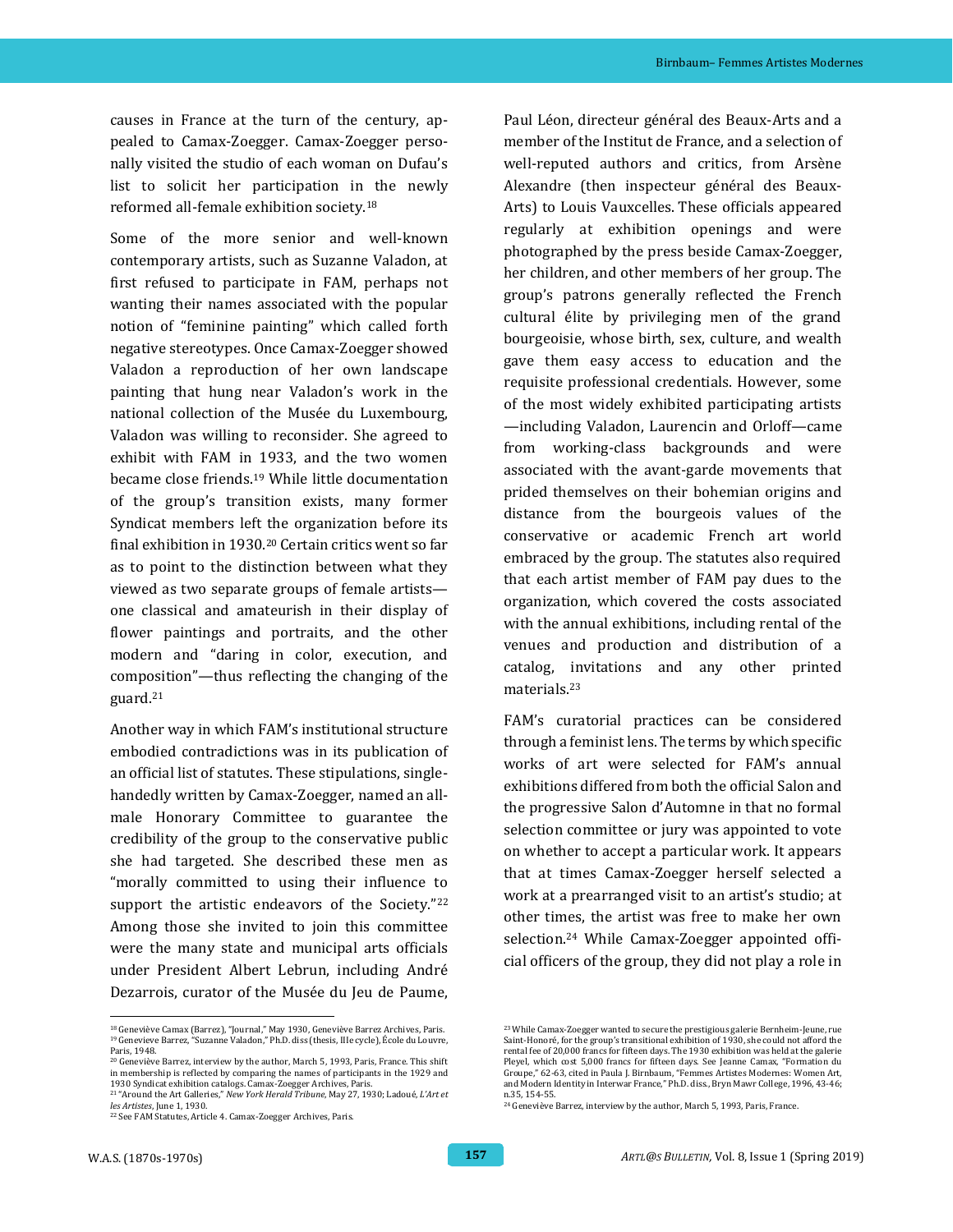the selection process.<sup>25</sup> It is not evident why some works of art were exhibited and others not, but many of the works had been exhibited previously at the independent salons and in group and solo shows in galleries. Styles varied and prizes were not awarded, making judges unnecessary. Works of art were not for sale. The ambiguity and fluidity of the selection process suggest that Camax-Zoegger's control over the group was not absolute. She did, however, take full charge of the installation of each exhibition, without any curatorial assistance. She made strategic curatorial decisions, such as positioning Valadon, the best-known living member of the group, as a source of inspiration for younger female painters, including Lempicka (who often competed with Valadon for prominent wall space) as well as Valadon's own students, the figurative painters Odette Dumaret (1913-1991) and Germaine Eisenmann (1874-1970).<sup>26</sup>

#### **A Matrilineal History of Art**

Camax-Zoegger demonstrated the contradiction between traditional and more socially progressive roles and expectations for women in the arts in her work as an artist, as well as the leader of FAM. In 1931, she publicly exhibited an oil painting known as *The Little Painter*, 1923 (Fig. 1), at the inaugural exhibition of FAM, held at the Théâtre Pigalle. The painting depicts seven-year-old Geneviève Camax, fourth-born of the artist's five children, absorbed in the act of painting amidst a richly impastoed landscape. A host of Parisian art journals reproduced the painting alongside their reviews of this new women's exhibition society and many critics indicated that it was a personal favorite.<sup>27</sup> This work initially appears to engage in a tradition for marketable genre scenes that romanticize childhood, dating to the nineteenth century. However, it also raises complex questions about female creativity and Camax-Zoegger's negotiation

<sup>27</sup> The *Little Painter* was reproduced in the following publications: Maximilien Gauthier, *L'Art Vivant*, March, 1931; *Chantecler*, January 31, 1931; *Comoedia*, February 7, 1931; Guy Mounereau, "À la Galerie Pigalle : l'exposition des Femmes Artistes Modernes," *Écho de Paris*, February 4, 1931; René Chavance, "Exposition de

of her roles as mother, group founder, feminist, and artist—and the possible relations between them. The *Little Painter* symbolizes the group's commitment to embracing the ongoing history and production of many generations of female artists who painted their offspring through retrospective exhibitions; yet by representing Geneviève as a painter, it also acknowledges the possibility of a mother's professional aspirations for her daughter. Perhaps Camax-Zoegger orchestrated its prominent role in the publicity surrounding the inaugural exhibit of FAM to convey the group's claims to create a matrilineal history of art through this new organization.



**Figure 1.** Marie-Anne Camax-Zoegger, *The Little Painter* (*Le Petit Peintre)*, 1923, oil on canvas, 120 × 70 cm. Private Collection.

<sup>25</sup> Bessie Davidson was Vice President; Émilie Charmy was Secretary; Louise Germain (1874-1939) was Treasurer. <sup>26</sup> Geneviève Barrez, interview by the author, March 5, 1993, Paris, France.

groupe : femmes artistes modernes," *La Liberté*, January 23, 1931; Gaston Derys, "Salon des Femmes artistes modernes," *Minerva*, March 22, 1931; G.-J. Gros, "Travers Deux Salons," *Paris-Midi*, February 5, 1931; *Revue de l'Art Ancien et Moderne*, March 1931; G.-J. Gros, "Marie-Anne Camax-Zoegger," *Revue du Vrai et du Beau*, April 25, 1931. See Raymond Lecruyer, *Ami du Peuple*, January 28, 1931 for a description of the *Little Painter* as a personal favorite.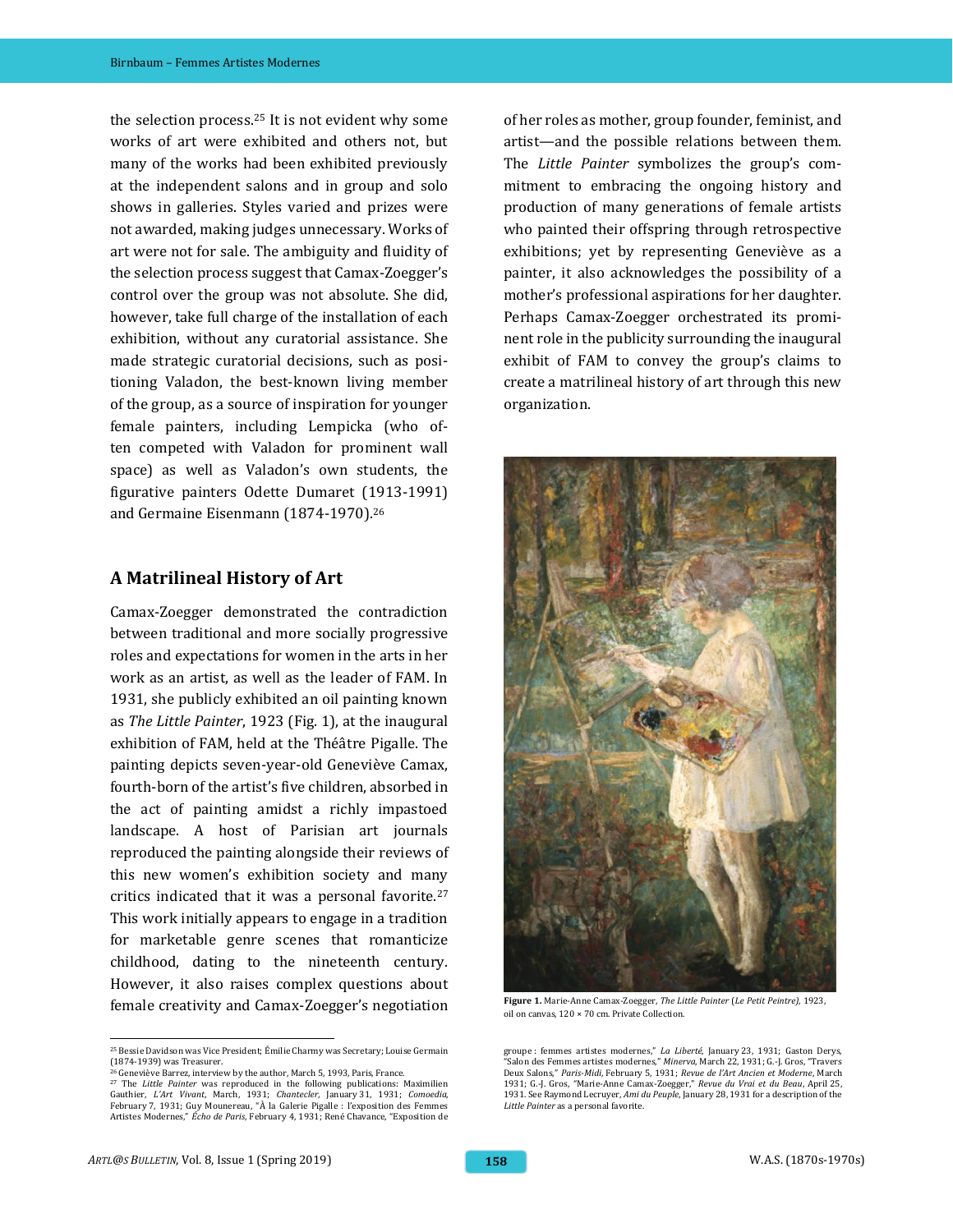In her work as both painter and salon organizer, Camax-Zoegger publicly endorsed widespread beliefs in a reciprocal relationship between creativity and motherhood. She chose to feature retrospectives of the work of deceased female artists who frequently portrayed this theme at the annual FAM exhibitions—including the Impressionists Berthe Morisot (1841-1895) and Mary Cassatt (1844-1926). An installation photograph from the 1935 FAM exhibition at the Galerie Bernheim-Jeune shows how Camax-Zoegger juxtaposed her own portrait of her adolescent daughter, Odile (*Portrait of Odile*, ca. 1930, private collection, Paris) with one of Cassatt's earlier impressionistic pastel portraits of a young woman seated in a similar position before a table bearing a vase of flowers.<sup>28</sup> These two works by Cassatt and Camax-Zoegger become the enacted versions of a young woman's proper coming-of-age and support the group's transmission of a matrilineal history. However, the group also included retrospectives of artists whose works challenged gendered stereotypes of bourgeois femininity. For example Camille Claudel (1864-1943), the prominent sculptor whose works engage explicitly with sexuality and desire, was featured in several of the group's annual exhibitions.<sup>29</sup>

In forming FAM, Camax-Zoegger tried to reconcile two different stereotypes that emerged following World War I and its resulting loss of life and shift in gender roles. On the one hand, the group embraced the work of artists such as Lempicka, Émilie Charmy (1878-1974) and Mariette Lydis (1890- 1970), who were attracted to the theme of the "garçonne," the modern, sexually liberated woman

(epitomized by the protagonist in Victor Margueritte's controversial novel, *La Garçonne*, 1922).<sup>30</sup> On the other hand, Camax-Zoegger regularly chose to feature works representing the "mère de famille nombreuse*,*" or prolific mother of many offspring, as epitomized by her own commitment to painting her five children. As part of their campaign to entice women to choose the latter path, the Ministry of the Interior decreed the first Festival for Mothers of Large Families (La Journée nationale des Mères de familles nombreuses) on May 9, 1920, and shortly thereafter a decree of the Ministry of Hygiene established medals of honor to mothers of large families: bronze for mothers of five, silver for mothers of eight, and gold for mothers of ten.<sup>31</sup> Mother's Day became an official celebration in 1926.<sup>32</sup> Female and male artists alike were impacted by the prevalence of popular pronatalist imagery throughout the interwar years —reproduced in journals and displayed on urban billboards—warning the French public not only of depopulation, but also of the threat of women's employment that was thought by conservative politicians and journalists to be taking jobs away from able-bodied men.<sup>33</sup> In founding FAM in 1930 as an institution that promoted her own perspective on a matrilineal history of art, Camax-Zoegger negotiated these two extremes of femininity established by 1920s pronatalism.

In 1933, FAM chose to feature a posthumous retrospective of the then recently deceased French painter, Jacqueline Marval (1866-1932), whose bold nudes address themes of modernity and sexuality.<sup>34</sup> Marval might not have been pleased had she known that her work was to be featured

 <sup>28</sup> Installation photograph, FAM exhibition, galerie Bernheim-Jeune. May 28–June 7, 1935, Camax-Zoegger Archives. For more on the role of Cassatt in FAM, see Birnbaum, *Women Artists in Interwar France*, 48-49.

<sup>29</sup> Claudel's works were included in FAM exhibitions in 1934, 1935, 1936 and 1938. <sup>30</sup> On the controversies surrounding the publication of Margueritte's novel, see Anne Marie Sohn, "La Garçonne face à l'opinion publique : type littéraire ou type social des années 20 ?," *Mouvement social* 80 (1972); Mary Louise Roberts, *Civilization Without Sexes: Reconstructing Gender in Postwar France, 1917*–*1927* (Chicago: University of Chicago, 1994), 46-62; Christine Bard, *Les Garçonnes; Modes et fantasmes des Années folles* (Paris: Flammarion, 1998), 64-87 <sup>31</sup> Karen Offen, *Debating the Woman Question in the French Third Republic, 1870-1920*

<sup>(</sup>Cambridge: Cambridge University Press, 2018), 609. See also Robert Talmy, *Histoire du mouvement familial en France* (1896-1939) (Paris: Aubenas, 1962), vol. 2, 10-14. The decree establishing medals for motherhood is translated in Susan Groag Bell and Karen M. Offen, *Women, the Family, and Freedom*, vol. 2 (Stanford, CA: Stanford University Press), doc. 84, 308-309.

<sup>32</sup> On the story of Mother's Day, see Anne Cova, *Maternité et droits des femmes en France (XIX<sup>e</sup> -XX<sup>e</sup> siècles)* (Paris: Economica, 1997), 253.

<sup>33</sup> Government officials promoted women's return to the home and family as part of a national "return to order" ("rappel à l'ordre"), a series of social and economic programs that called for industrial growth and promoted an active pronatalist agenda. However, most working-class women ignored the movement due to economic necessity. These natalist motives contributed to the postponement of women's suffrage in France until 1945. Among the secondary sources consulted on French feminism between the World Wars are: Christine Bard, *Les filles de Marianne: histoire des féminismes 1914*-*1940* (Paris: Fayard, 1995); Idem, *Les Garçonnes*; Laurence Klejman and Florence Rochefort, *L'égalité en marche : le féminisme sous la Troisième République* (Paris: Presses de la Fondation nationale des sciences politiques : Des femmes, 1989); Michelle Perrot, ed., *Une Histoire des femmes est-elle possible ?* (Marseille-Paris: Rivage, 1984); Karen M. Offen, *European Feminisms: 1700-1950* (Stanford: Stanford Univ. Press, 2000); Siân Reynolds, *France Between the Wars: Gender and Politics* (London/New York: Routledge, 1996); Mary Louise Roberts, *Civilization Without Sexes*.

<sup>34</sup> See J.G. Gros, *Paris-Midi*, May 14, 1933. Marval's retrospective was accompanied by retrospective exhibitions of three other recently deceased artists, the painters Maria Blanchard and Beatrice How, and the sculptor, Jane Poupelet. For information on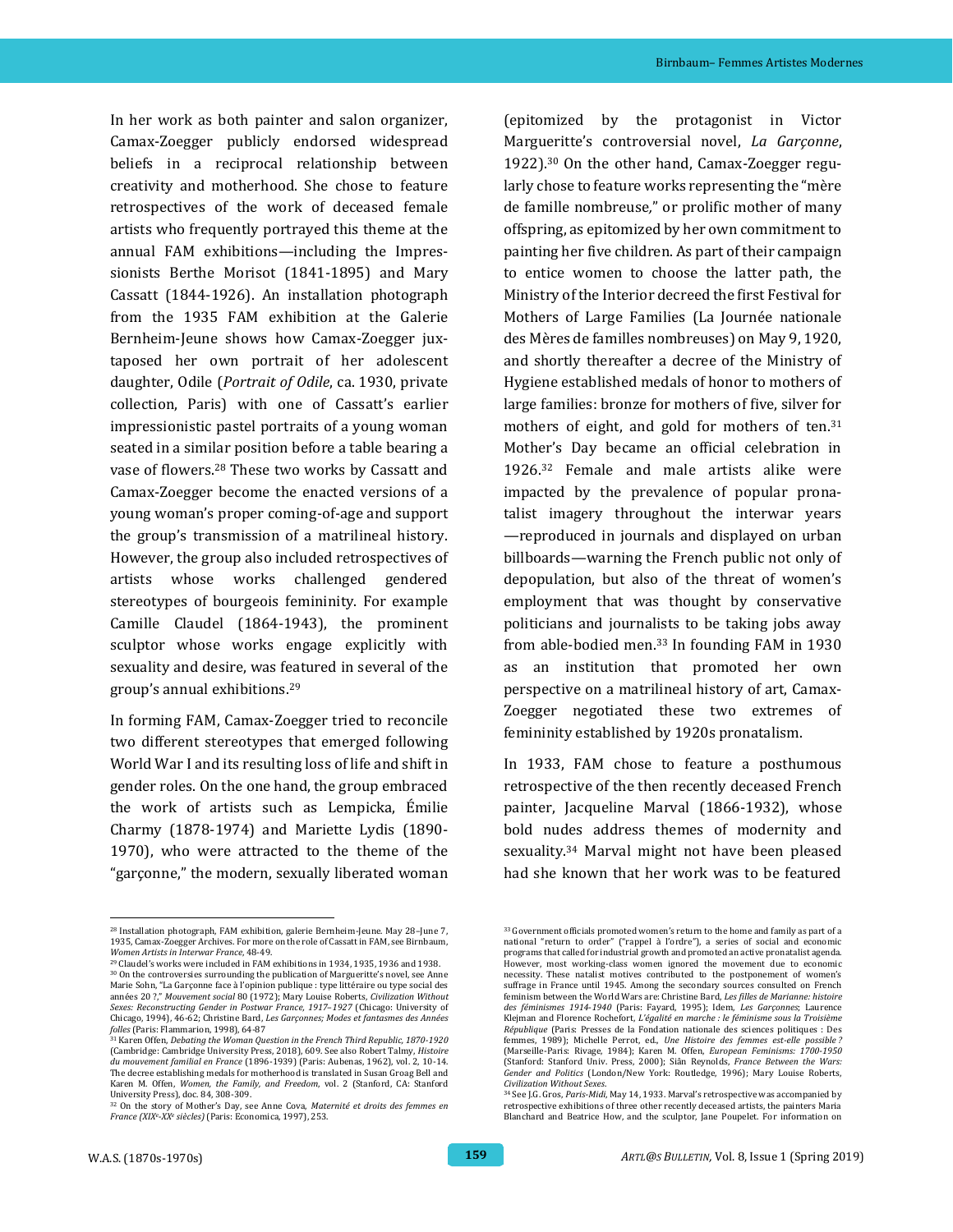posthumously in FAM, as the French art historian René Edouard-Joseph claimed in his 1930 encyclopedic treatise of contemporary art in Paris that during her lifetime, she refused to participate in all-female exhibitions:

Jacqueline Marval is not a woman painter. She's simply a painter. She never understood why artists were assessed based upon their sex. She always refused to exhibit exclusively with her female colleagues. She did not believe that an art salon should evoke a feminist congress. She was bothered by the category of "women only."<sup>35</sup>

Yet FAM as a group seized the opportunity to appropriate Marval and her reputation for painting strong female nudes and portraits as part of their collective contribution. In staging such retrospectives, FAM sought to construct and transmit its own history of women artists that featured women's diverse range of experiences and interests, all while seemingly endorsing pronatalism and traditional social values as part of the narrative.<sup>36</sup>

In 1934, Camax-Zoegger became vocally involved in the pro-family debate when she responded in the French arts newspaper *Comoedia* to a Swiss government minister's declaration that "women's most important role will always be that of wife and mother" and that such obligations would necessarily preclude them from ever becoming "artists of genius."<sup>37</sup> The editors of *Comoedia*, following an excerpt from the minister's speech, solicited responses from thirty of France's most revered women artists, nearly all of them participants in FAM. Camax-Zoegger was one of only two women who responded thus:

Maternity and art are two different things that do not detract from one another. There are very important women artists who are not married, and

there are others who are married and who are admirable mothers. I believe that the more a woman is cultured, the more she is able to raise children. Maternity does not diminish her art, and art does not suffer one bit from the experience of mothering.<sup>38</sup>

While supporting the talents of female artists who chose not to become mothers, Camax-Zoegger espouses her belief in a reciprocal relationship between maternity and art, where a woman's artistic practice enhances her identity as a mother, and motherhood does not detract from her creativity. She goes on in the article to acknowledge that for many female artists throughout history, including Elisabeth Vigée-Lebrun (1755-1842), Berthe Morisot and Suzanne Valadon, their own children were in fact their most accessible and regular models. For these female role models, she claimed, neither artistic talent nor professional commitments detracted from their ability to raise children successfully. In her role as founder and president of a women's art salon, as in her letter to the editor, Camax-Zoegger emphasized her group's place within a specific lineage of French women artists who frequently depicted their own children. Her curatorial choices, however, suggest her openness to showcasing a diversity of perspectives on questions of pronatalism as well as conflicts between professional and family life.

In 1938 Camax-Zoegger welcomed President Albert Lebrun and his wife to the FAM exhibition. There, at the Galerie Charpentier, across from the Elysée Palace, she posed with the first lady before Tamara de Lempicka's *Mother and Child* of 1931 and other paintings by the artist on the theme of motherhood (Figs. 2 and 3). The reproduction of this photograph in a number of Parisian newspapers shows how popular FAM had become and how important the

Marval, see Francois Roussier, *Jacqueline Marval* (Paris: Thalia Éditions, 2008); Gonnard and Lebovici, *Femmes artistes/artistes femmes*, 67-68. <sup>35</sup> René Édouard-Joseph, *Dictionnaire biographique des artistes contemporains 1910-*

*<sup>1930</sup>* (Paris, vol. 1: 1930), 46.  $36$  Among the other notable artists whose works were exhibited in retrospect at FAM was Impressionist painter, Marie Bracquemond (1841-1916). Certain contemporary avant-garde female artists active in Paris, including Sophie Taeuber-Arp (1889-1943) and Meret Oppenheim (1913-1985), might well have wished to distance themselves from FAM due to its focus on figurative painting and sculpture, not for reasons of the organization's gender exclusivity. The format of the group would have been too conservative for those engaged in less traditional art forms like abstraction, collage, or performance art.

<sup>37</sup> Jean Albaret's original speech upon the lack of "women artists of genius" was presented upon the occasion of the opening of the 1934 exhibition of the Swiss Society of Women Painters, Sculptors and Decorative Artists in Geneva ("La Société Suisse des Femmes Peintres, Sculpteurs et Décorateurs") and was printed in the Swiss newspaper, *La Suisse,* October 1934. An excerpt was reprinted a month later, following a brief editorial introduction, in the weekly French arts review, *Comoedia*, November 8, 1934. For information on this Swiss women's art organization, see Rocio Palmadés, "La Société suisse des femmes peintres, sculpteurs et décorateurs, Section vaudoise, 1901-1934," M.A. Thesis, University of Lausanne, 2010.

<sup>38</sup> Marie-Anne Camax-Zoegger, "Deux femmes artistes répondent au Conseiller de Genève qui plaça l'art féminin au-dessous de l'art masculin," *Comoedia*, November 24, 1934.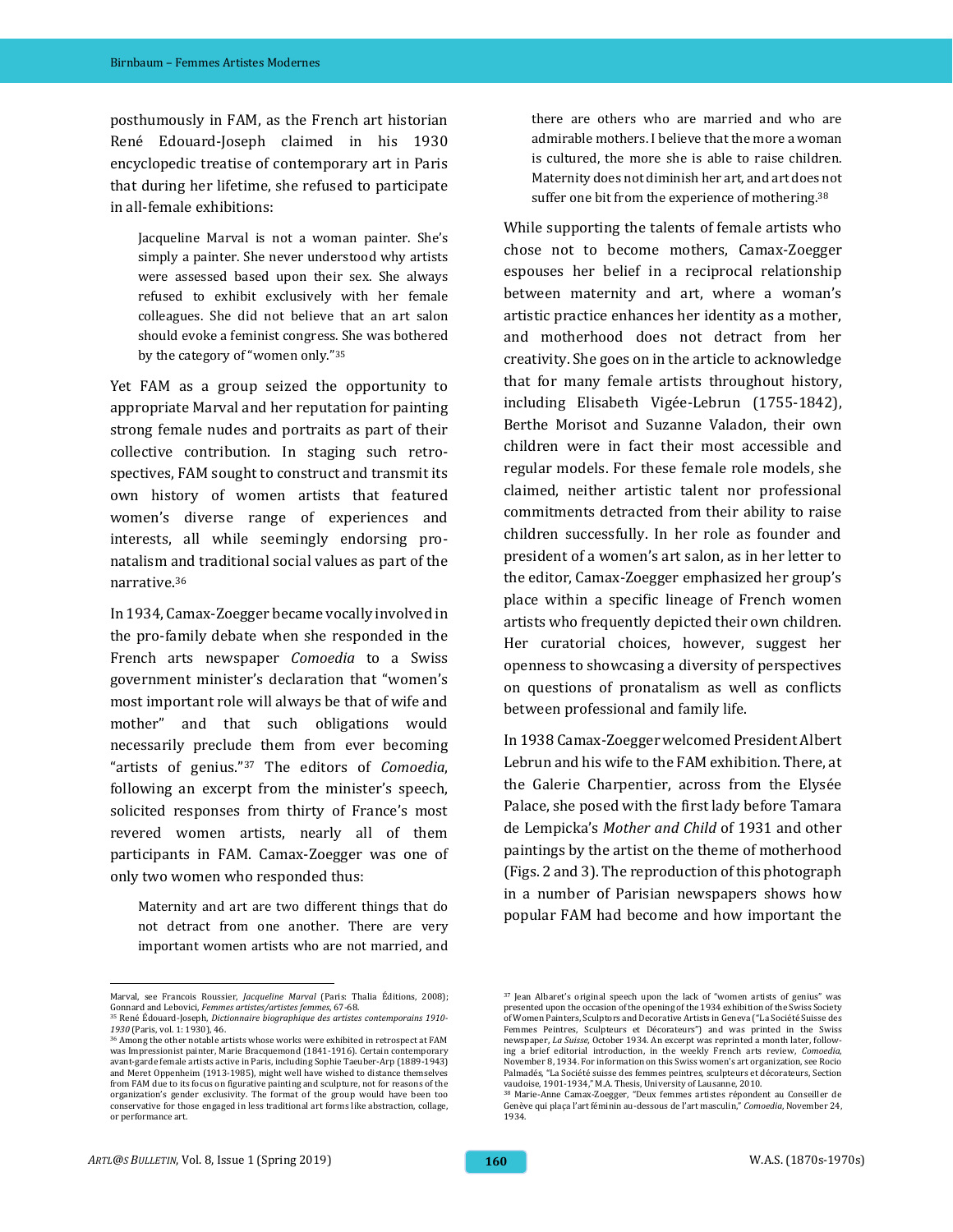role of maternal imagery was to its public image.<sup>39</sup> It also shows how FAM was sanctioned by the State, implicating the group in official policies towards women and reproduction. For example, in 1938, the French government passed the "Code de la Famille," a complex legislation that created further incentives for working women to procreate—from fully paid maternity leave to generous grants for mothers of multiple children—while also banning the sale of contraceptives. Lempicka's paintings of motherhood and their prominent placement in FAM exhibitions must be considered in this larger social-historical context.



Figure 2. Tamara de Lempicka, *Mother and Child (Mère et enfant)*, 1931, oil on wood panel, 33 × 24 cm. Musée de l'Oise, Beauvais, France. © 2018 Tamara Art Heritage / ADAGP, Paris / ARS, NY.



Figure 3. Scrapbook photograph taken by the author, showing Camax-Zoegger beside Madame Albert Lebrun at the FAM exhibition opening, Galerie Charpentier, Paris, March 19, 1938. Marie-Anne Camax-Zoegger Estate.

At first glance, Lempicka's *Mother and Child* seems to conform to a canonical Christian iconography of the Madonna and Child. The intense blue of the mother's eyes and of the robe that partially covers her head is reminiscent of an Italian Renaissance Madonna, as are her classical profile and posture. However, her Madonna's eyes are rolled upward, mimicking the ecstatic expression traditionally worn by Mary in Renaissance images of the Annunciation.<sup>40</sup> With her full, chiseled red lips pursed and her glassy eyes transfixed, Lempicka's young mother/Virgin appears absorbed in a religious experience while communing with her child.

Critics who wrote about Lempicka's *Mother and Child* in the context of the 1938 FAM exhibition admired the artist's technique and distinct style of portraying women.<sup>41</sup> Some felt that the small, iconic painting seemed different from traditional Madonna imagery associated with spiritual motherhood as symbolized by the Virgin birth.<sup>42</sup> Perhaps they were struck by the dramatic realism of the Madonna's right hand, which looks predatory rather than mollifying in its embrace of the sleeping child. Also, by emphasizing the figure's

 <sup>39</sup> The painting was exhibited along with two other works, one being the *Round Madonna* (Beauvais, Musée de l'Oise, dated incorrectly by the Museum at ca. 1940 because it was exhibited at the 1938 FAM Salon). The third work, identified by one critic as a "portrait of a child," has not been identified.

<sup>40</sup> For an example of an Italian Renaissance painting of the Virgin Mary with her eyes rolled upward see Cosimo Tura, *Enthroned Madonna and Child with Angels* (from the Roverella altarpiece, ca. 1480. National Gallery, London).

<sup>41</sup> An anonymous American critic went so far as to state that Lempicka's paintings "were completely different from any of the other works" in the exhibition, yet did not elaborate upon the nature of such differences. See Anonymous, *New York Herald* 

*Tribune*, March 16, 1938. See also: Yvanhoé Rambasson, *Les Heures de Paris*, March 30, 1938; Georges Turpin, *Ville de Paris*, March 26, 1938. Pierre Berthelot described the small, iconic painting as both "peculiar" and "poignant" in the pages of the journal *Beaux-Arts* following its first exhibition in the artist's 1931 solo exhibition at the Galerie Colette Weil. Pierre Berthelot, "Exposition Lempicka – Colette Weill," *Beaux-Arts* (June 1931).

<sup>42</sup> On the history of the Virgin Mary's spiritual and dematerialized motherhood symbolized by the virgin birth, see Marina Warner, *Alone of All Her Sex*: *The Myth and the Cult of the Virgin Mary* (New York: Vintage Books, 1983), 192–205.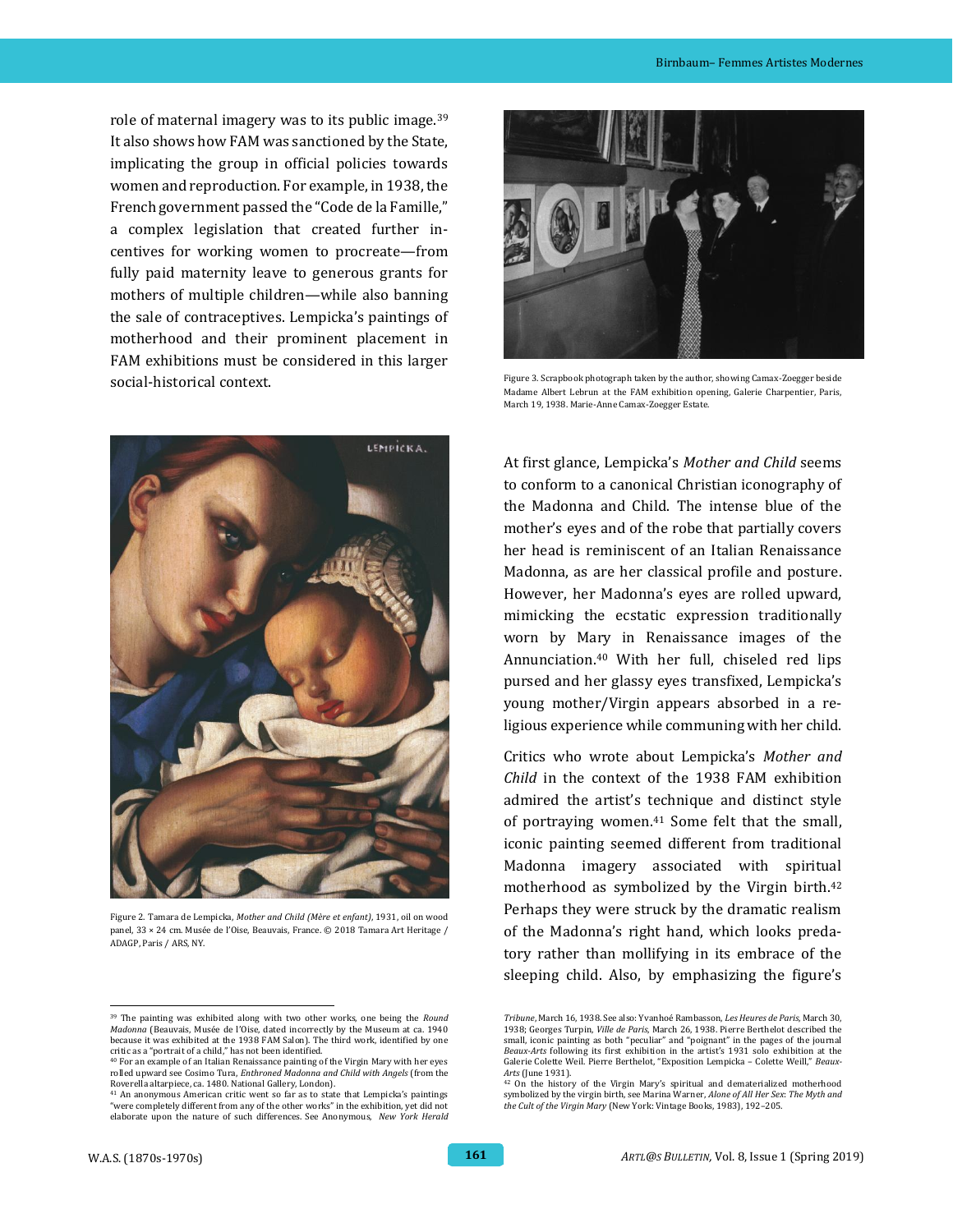pulsating veins and human nature, Lempicka appears to question the myth of the Madonna's impregnation by the Word, suggesting that the myth is a repression of her sexual identity as woman and mother. In another painting created three years earlier (Fig. 4), Lempicka emphasizes the mother's contemporary appearance and social class—clad in earrings and plush pink robe—and detached emotional expression. This mother is both the *garçonne* and the *mère de famille.* However, the model's aloof countenance challenges social expectations that motherhood and breastfeeding are joyful and spiritual experiences for all women. Lempicka's works exhibited with FAM acknowledge the maternal experience as one of physical and psychological tension and complexity.



**Figure 4.** Tamara de Lempicka, *Maternity* (*Maternité*), 1928, oil on canvas, 35 × 27 cm. Barry Humphries Collection. © 2018 Tamara Art Heritage / ADAGP, Paris / ARS, NY.

FAM exhibited work in its annual salons by women who made different choices regarding how much they wished to challenge traditional ideologies of bourgeois womanhood, nationalism, and the role of motherhood. For example, Camax-Zoegger was drawn to the work of Maria Blanchard (1881- 1932), who was of mixed Spanish, French, and Polish origins and produced foreshortened postcubist paintings of impoverished African and Hispanic mothers and children (Fig. 5).<sup>43</sup>



**Figure 5.** Maria Blanchard, *Maternity* (*Maternité*), 1925, oil on canvas, 117 × 73 cm. Petit Palais, Musée d'Art Moderne, Geneva, Switzerland.

*1889-1932: catalogue raisonné*(Madrid : Museo Nacional Centro de Arte Reina Sofía: Telefonica, 2004).

<sup>43</sup> Liliane Caffin Madaule, *Maria Blanchard 1881–1992*, 2 vols. (London: Liliane Caffin Madaule, 1992–94); Maria José Salazar, *María Blanchard: catálogo razonado, pintura,*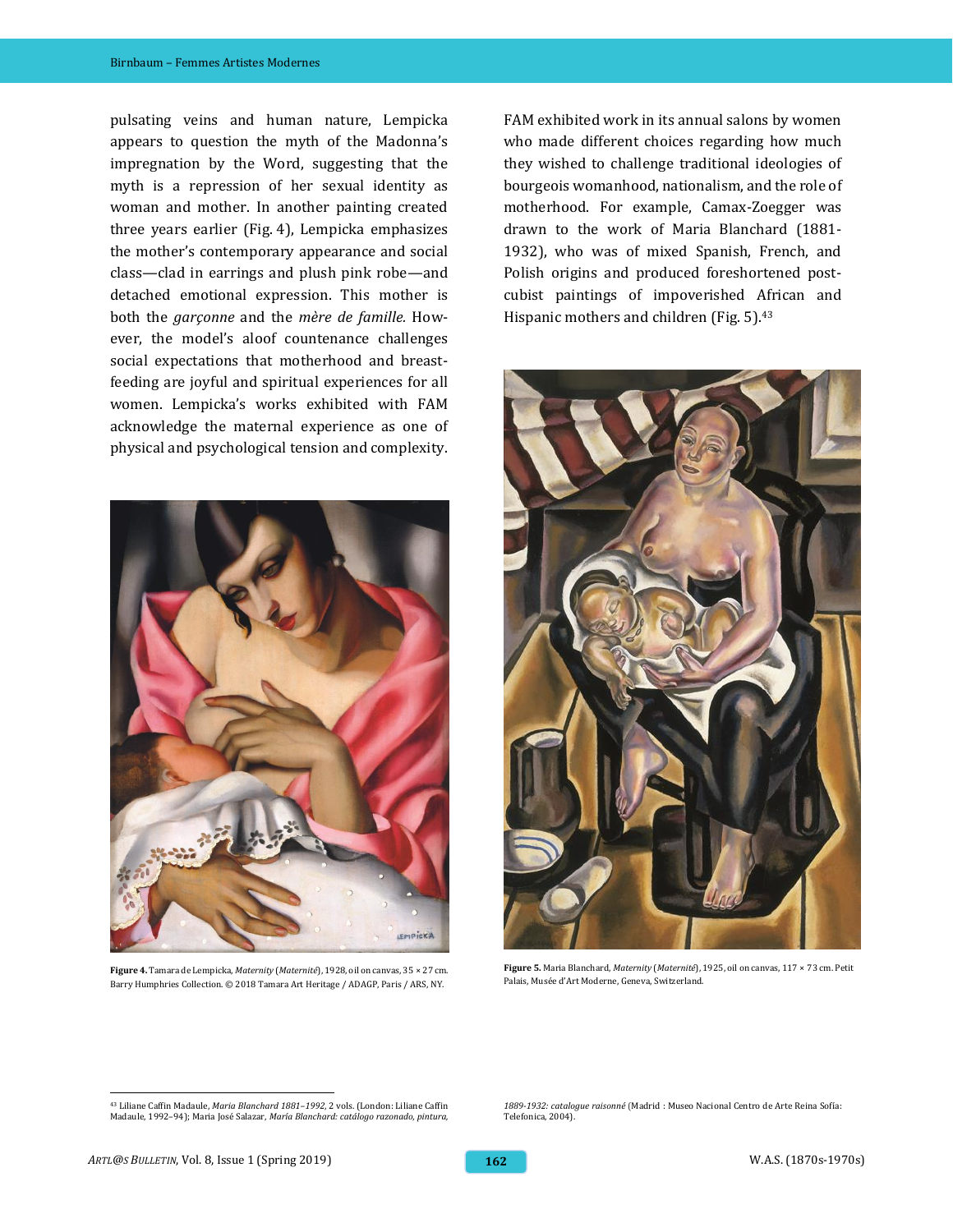

**Figure 6.** Maria Blanchard, *Maternity* (*Maternité*), 1925. Oil on canvas, 56 × 66 cm. Petit Palais, Musée d'Art Moderne, Geneva, Switzerland.

Blanchard died in 1932, and a number of her works were exhibited in the inaugural FAM exhibition in 1931, and then again posthumously in 1932 and 1933.<sup>44</sup> Often painted in the tradition of the Nursing Madonna, with either one or both breasts exposed, Blanchard's maternity scenes also reflect her deep involvement in Catholicism in the final years of her life. Yet rather than reproducing the stereotype of the prolific and nurturing Marianne as Mother France, Blanchard's paintings take a different stance. They emphasize the physical

realities of working-class motherhood, evidenced by the woman's bare feet, awkward posture, dejected facial expression, and the modest domestic setting signaled by the pitcher and bowl.

In another painting (Fig. 6), Blanchard offers a rare interpretation of the motherhood theme in the history of modern European painting, where African women were usually depicted as sexual objects in the form of the exotic, reclining Venus, or as attendants to a more prominently depicted white woman, as in Manet's *Olympia,* 1863. She focused on the complexions of her African models

 <sup>44</sup> Blanchard's works were included in the first official FAM exhibition in 1931 (cats. 15 and 16); the 1932 exhibition (cats. 16 and 17); 1933 (cats. 6–8). Her name was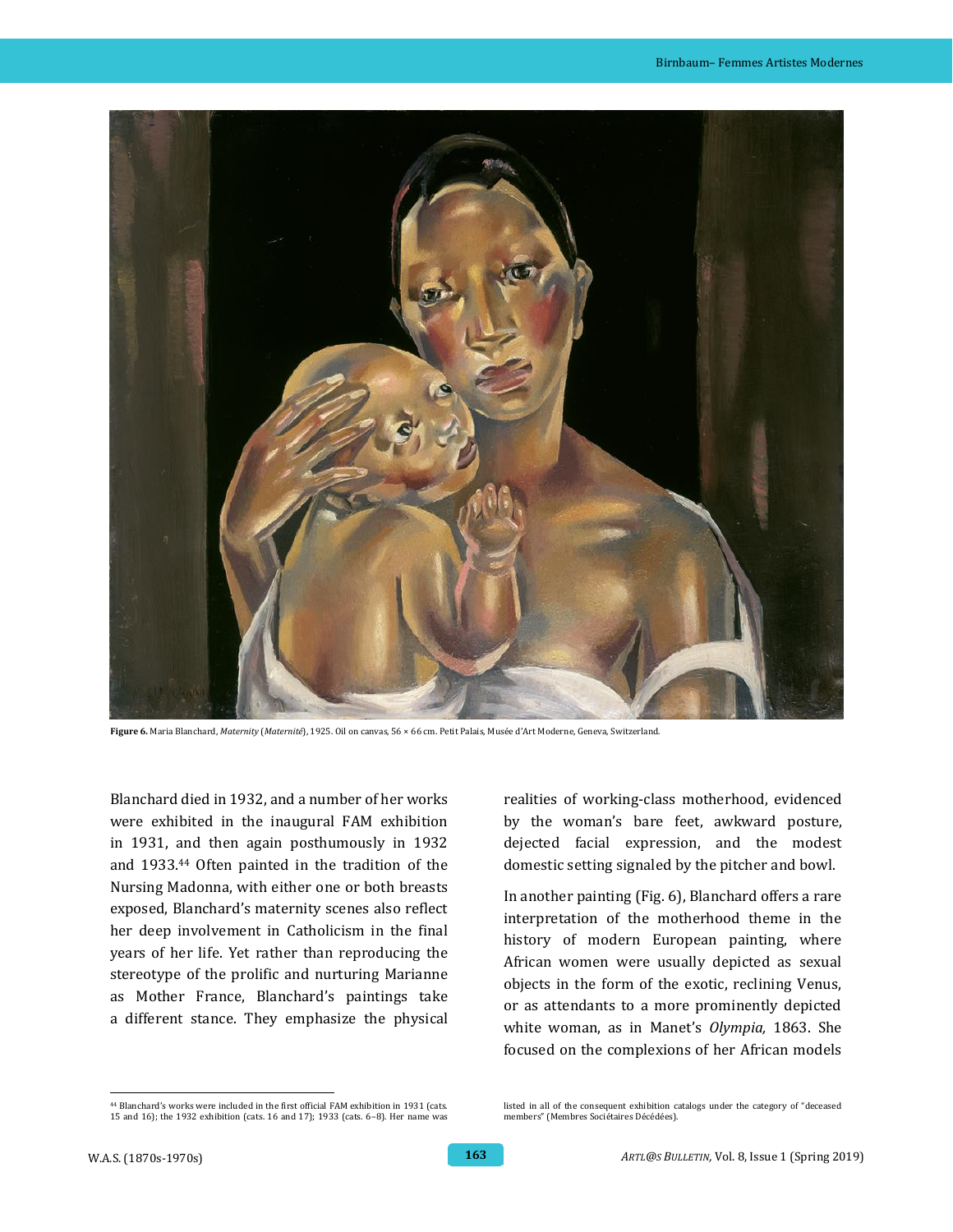by adding artificial-looking white tones over the warm browns, making their skin appear translucent and suggestive of mixed racial identities. Perhaps she was uncertain about asserting blackness at a time of increasing racist attitudes toward North African émigrés in France.<sup>45</sup> Or, maybe she experimented with the representation of skin tones as a means to challenge sexually objectified imagery of the black female body in European art.

Blanchard's work was perceived by FAM critics as tender, yet also tragic, considering common knowledge that the artist was physically disabled and unable to have children herself.<sup>46</sup> As in so many popular works about female artists who represented motherhood but did not themselves have children, from Cassatt to Frida Kahlo (1907-1954), biography is often read into the interpretation of Blanchard's work.<sup>47</sup> Many also associated Blanchard's Spanish background with a kind of primitive foreignness and uncultivated emotionality that they believed was apparent in her work.<sup>48</sup> Marc Vaux, a famous photographer of many artists of the École de Paris, went so far as to state that Blanchard, one of his very first clients, physically resembled the twisted figures that accompanied the *Infantas* in Velasquez's *Las Meninas*, 1656.<sup>49</sup> It was not uncommon for critics to physically objectify émigré artists who participated in FAM in terms of their preconceived ideas about the crude and uncultured aspects of the foreign female body. <sup>50</sup> In contrast to this reigning discourse, Blanchard's works boldly resist bourgeois norms of gender, race and class in postwar France by providing personal commentary on questions of community and colonialism.

#### **Conclusion**

By displaying such diverse works beside one another, in prominent settings, FAM provided a highly successful institutional model for a women's art salon. When viewed collectively, their works while produced over a period of several decades but displayed from 1931 to 1938—offered a range of responses to governmental policies and ideologies pertaining to gender and depopulation, race and immigration, and class and nation in the interwar period. Differences among artists in the group as well as the critics who responded to it allowed for multiple—and at times conflicting responses to social pressures on women during the interwar period.

The works of many artists who took part in FAM were collected by national and regional museums during the interwar years, yet most of them have remained largely invisible to the average museumgoer. Recent exhibitions like *elles@centrepompidou* (2009-11) and *Multiple Modernities, 1905-1970* (2014) featured works by some of the artists who were members of the group. FAM, however, was not consecrated after the group dispersed during World War II, and was largely forgotten.<sup>51</sup> The master narrative of mid-twentieth-century modernism excluded women from the *École de Paris*, an art-historical narrative that museums worldwide have preserved and fortified. The story of FAM reminds us that there were progressive feminist artists and leaders in the first decades of the twentieth century in France who boldly joined together and offered their own complex responses to many of the same issues that face artists, art historians, and curators today. Some of the artists whose work was exhibited by FAM struggled with the limitations of gender stereotypes and

 <sup>45</sup> Tyler Stovall, *Paris Noir: African Americans in the City of Light* (New York: Houghton Mifflin, 1996) and Petrine Archer-Straw, *Negrophilia: Avant-Garde Paris and Black Culture in the 1920s* (London: Thames & Hudson, 2000). <sup>46</sup> Blanchard had kyphoscoliosis. In a 1934 monograph, Isabelle Rivière, a popular

women's fiction writer and close friend of the artist, wrote: "She would have thrown to the wind all of her canvases and all of her talent and all the world's glory in order to have her own little child in her arms." Isabelle Rivière, *Maria Blanchard* (Paris: Editions R.-A. Corrêa, 1934), 16–17.

<sup>47</sup> The fact that Blanchard had no child or permanent home of her own is considered by critics, both contemporary and decades later in the 1990s, as implicit from her "tragic" manner of painting mothers and children. See F.K., *Maria Blanchard (1881– 1932)*, color brochure (Geneva: Petit Palais, Musée d'Art Moderne, 1990).

<sup>48</sup> For example, the artist's friend and colleague, the French painter André Lhote, related Blanchard's works to the "purely plastic hallucinations" of the Spanish painter

El Greco, revealing her "naïve, Spanish tendency to fixate upon the strangeness of a unique situation, to dramatize the mundane." André Lhote, "Les Arts: Maria

Blanchard," *La Nouvelle Revue Française* (May 1, 1932): 924–25. <sup>49</sup> See Madaule, *Maria Blanchard*, 39; cited from J.P. Crespelle, *Montparnasse Vivant: Marc Vaux, 250,000 peintures* (Paris: Ed. Hachette, 1978).

<sup>50</sup> See my discussion of the critical reception of Mela Muter's (1876-1967) work in Birnbaum, *Women Artists in Interwar France*, 78-84; and of Chana Orloff's work in Paula J. Birnbaum, "Chana Orloff: A Modern Jewish Woman Sculptor of the School of Paris," *Modern Jewish Studies* 15, no. 1 (January 2016): 65-87. <sup>51</sup> *Elles@centrepompidou*; *Multiple Modernities 1905-1970 ; from the collections of the* 

*National Museum of Modern Art* (Paris: Musée National d'Art Moderne, Centre de création industrielle, Centre Georges Pompidou, 2013.